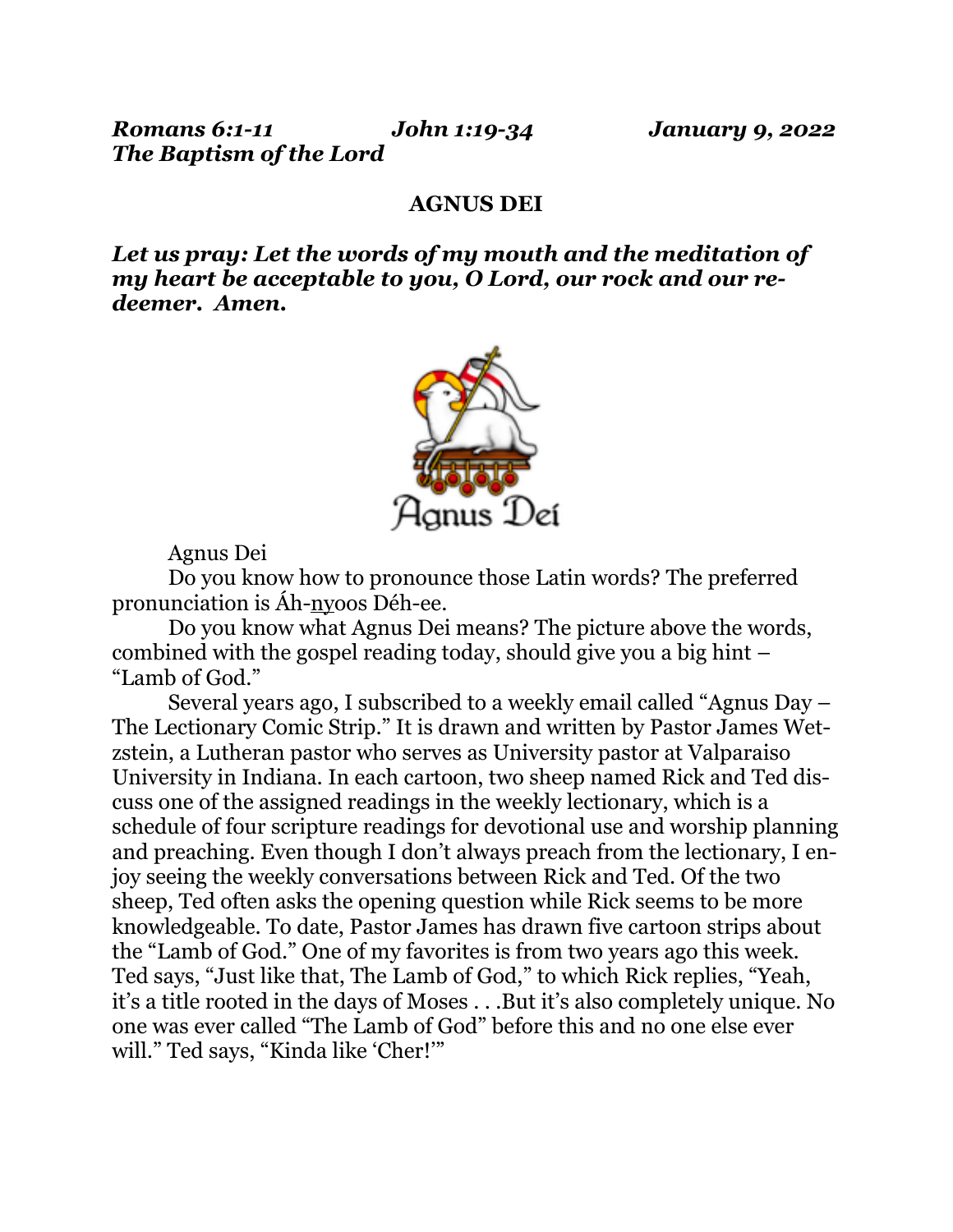

Another good one, which really does describe the Gospel of John pretty well, has Ted exclaiming, "Jesus sure has a lot of nicknames!" Again, Rick explains, "They're old titles. But Jesus will fill them with new meaning – you have to read the rest of John to understand." "Or look them up on Wikipedia!" suggests Ted.



 Don't worry if you're not familiar with "Agnus Dei." The term itself is not commonly used in our Presbyterian liturgies and worship tradition, but the idea and meaning of "The Lamb of God" are very important for John's gospel, for John the Baptist's mission and ministry, and for our understanding of salvation and our own mission and ministry.

 If you were to attend a Roman Catholic Mass or receive the bread and cup of communion in a Lutheran worship service, you would hear these words when the bread is broken: "Lamb of God, you who take away the sins of the world, have mercy on us. Lamb of God, you who take away the sins of the world, have mercy upon us. Lamb of God, you who take away the sins of the world, grant us peace." Also, in the Catholic liturgies for different seasons of the church year, John the Baptist and the Lamb of God are referred to: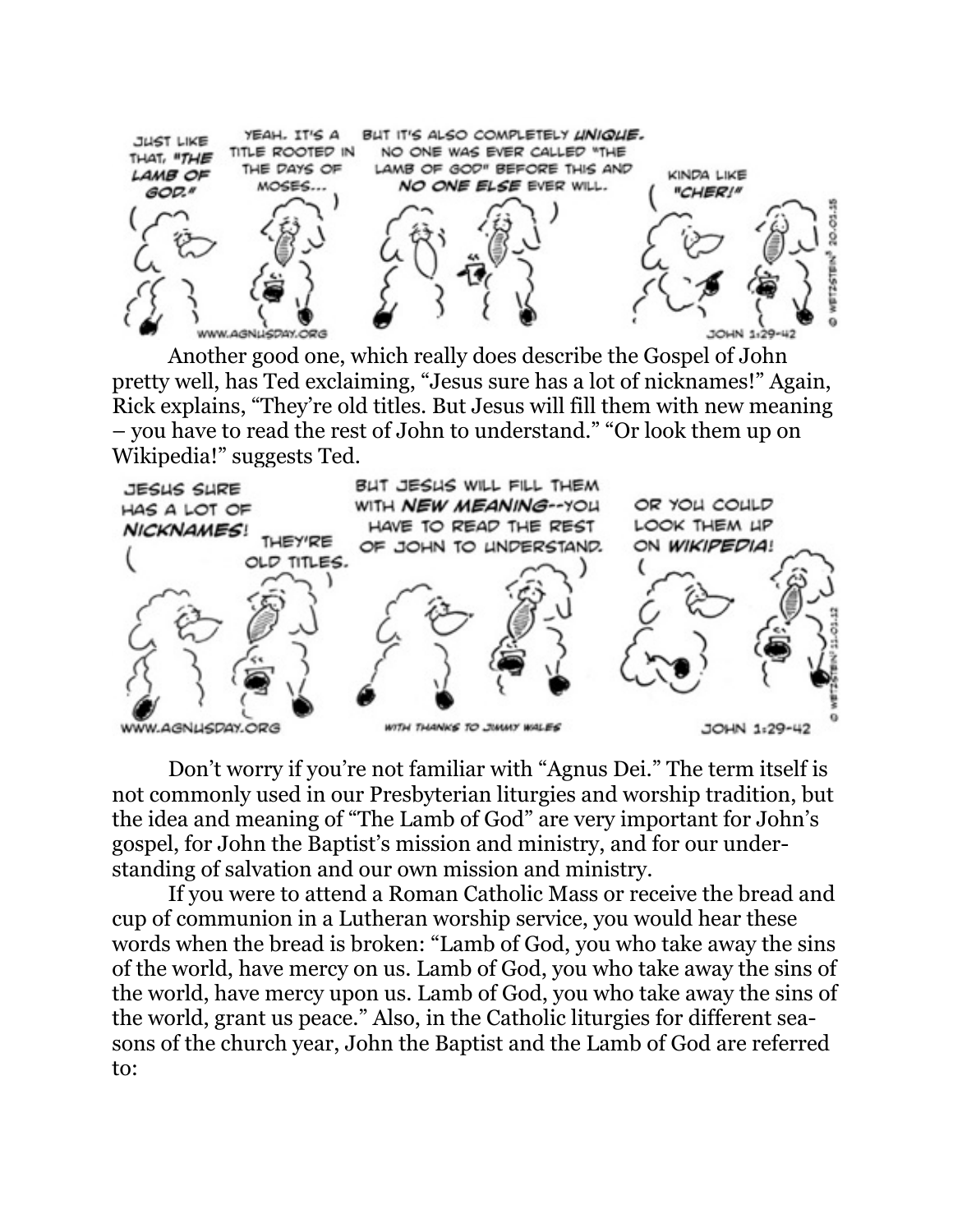- The invitation to communion: "This is the Lamb of God, who takes away the sins of the world. Happy are we who are called to share in his supper."
- The preface to worship on the first Sunday of Easter: "... when Christ became our Paschal sacrifice. He is the true Lamb who took away the sins of the world. By dying, he destroyed death, by rising he restored life."
- and these proclamations on days recognizing and celebrating John the Baptist: "You chose John the Baptist from all the prophets to show the world its redeemer, the lamb of sacrifice. May the prayers of John the Baptist lead us to the Lamb of God. We celebrate the feast of John the Baptist, who foretold the coming of the Lamb of God."

On the church calendar, today is designated as The Baptism of the Lord Sunday. Typically, on the second Sunday of January, I preach from Matthew 3, Mark 1, or Luke 3, all of which describe the actual event of Jesus's baptism in the River Jordan and tell us about Jesus coming up out of the water, the heavens opening up, the Spirit descending upon him like a dove, and a heavenly voice saying to Jesus, "You are my Son, the Beloved; with you I am well pleased" (although in Matthew's story, the heavenly voice says, "This is my Son, the Beloved, with whom I am well pleased.").

 As usual, John's gospel is different. His baptism story has the same two main characters – John the Baptist and Jesus – but John the gospel writer doesn't describe the event itself. Instead, John the Baptist gives an eyewitness report: And John testified, "I saw the Spirit descending from heaven like a dove, and it remained on him. I myself did not know him, but the one who sent me to baptize with water said to me, 'He on whom you see the Spirit descend and remain is the one who baptizes with the Holy Spirit.'" (John 1:32-33) And then John the Baptist fulfills his destiny. He is faithful to his calling. He does the job God sent him to do. (John 1:32-34) John the gospel writer begins today's story with these words, "This is the testimony given by John . . ." and ends today's story with JB saying, "And I myself have seen and have testified that this is the Son of God." (John 1:34)

 You know the old saying, "A picture is worth a thousand words." In that spirit, let me show you a painting that interprets this story from the beginning of Jesus's life and ministry through the lens of Jesus's crucifixion. On the screen you see a 1515 painting by Matthias Grünewald. He was commissioned to paint this scene for the chapel of St. Anthony's monastery in Isenheim in northern France. The monks there specialized in treating victims of the plague and a disease called ergotism, a painful skin disease.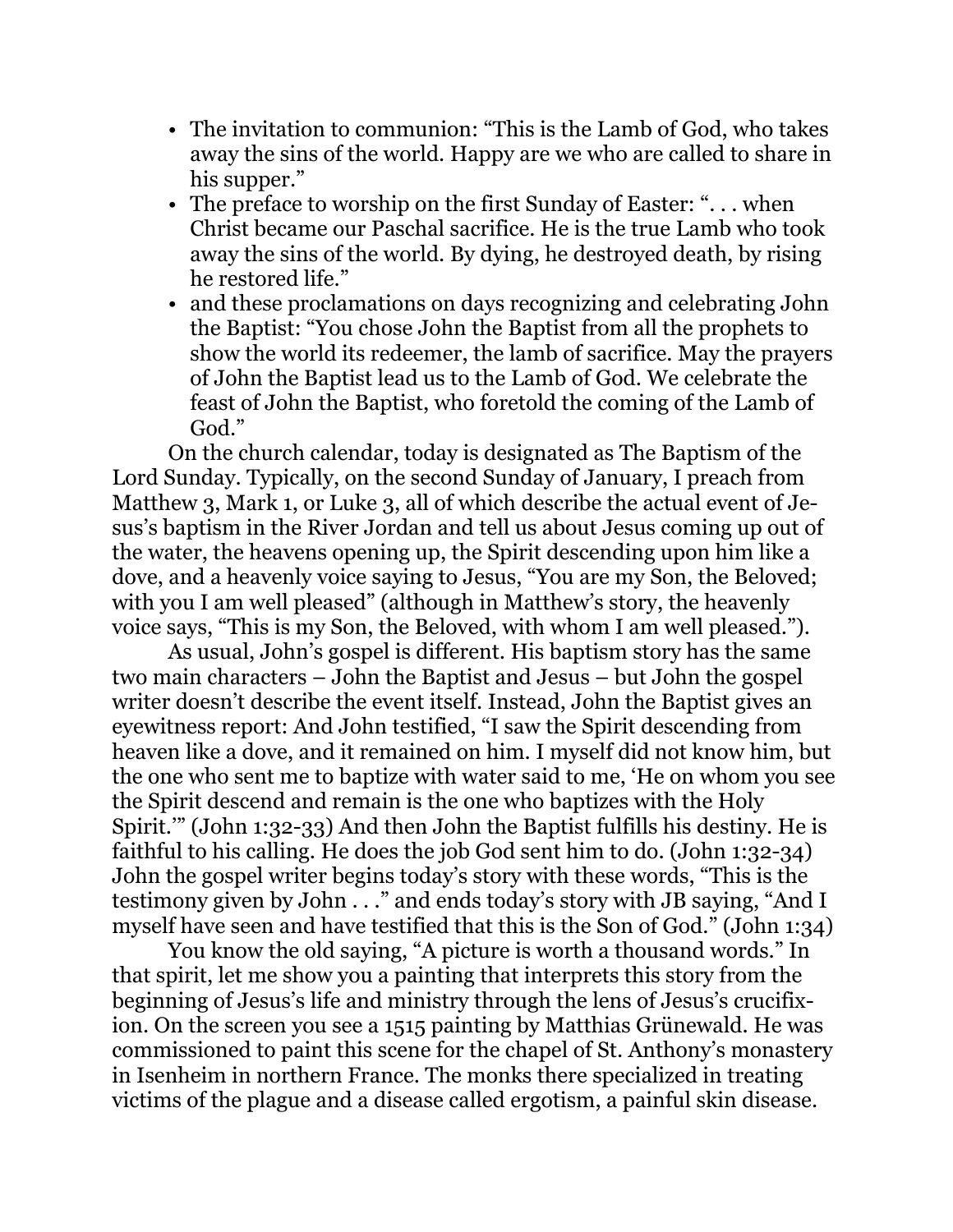The patients, for whom there was no physical healing or relief, would be taken to the chapel to view the life-sized figures in the painting, in order to find spiritual comfort by realizing that Jesus Christ shared their suffering.



 Although it might be hard to see, in addition to the wounds of crucifixion, Jesus's body is also marked with the same kind of sores the patients had. On the left-hand side of the picture, you see three figures. The woman kneeling and worshiping is Mary Magdalene. The woman in white is Jesus's mother, Mary. She isn't dressed as a first century Jewish woman would have been dressed; instead, she wears clothes like the nuns and nurses in the monastery wore as they took care of the patients who were suffering.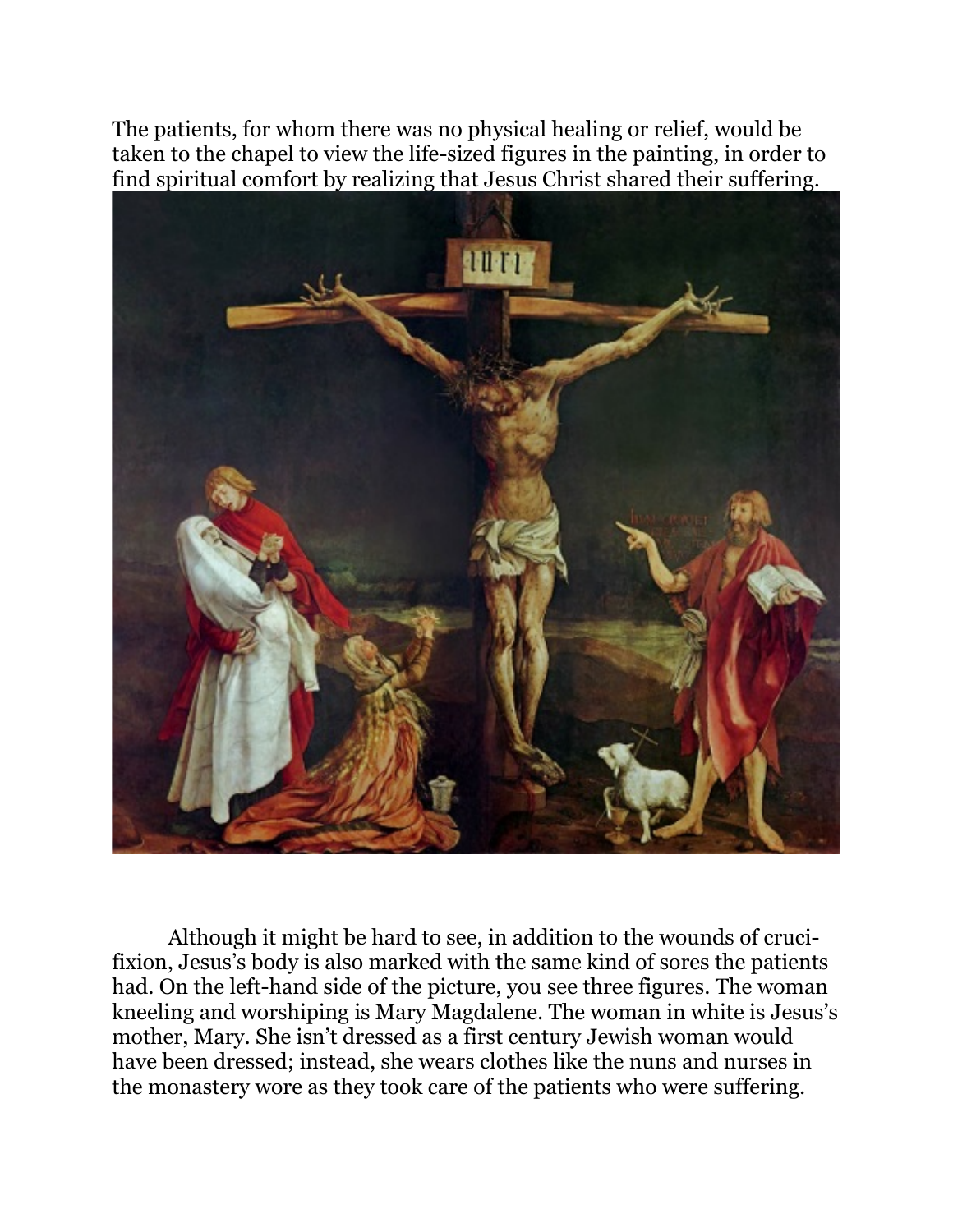Mary is being comforted by the apostle John, who is referred to as "the beloved disciple" in the Gospel of John. Do you remember how Jesus said from the cross to John and Mary, "Woman, here is your son. Here is your mother," and John took care of Mary from that day forward?

 But it's the figure on the right who bears the most powerful testimony. That's John the Baptist, who shouldn't be in the picture, because he certainly wasn't at the foot of the cross, since King Herod had ordered him to be beheaded long before Jesus was crucified. But there John is, just the same. And look at what he is doing – he is pointing to Jesus hanging on the cross – he is bearing witness, he is testifying, he continues to be true to his calling from God! Behind John there are some Latin words written on a wall, which say, "He must increase, but I must decrease," which is what John the Baptist said to the people who told him, "Rabbi, the one who was with you across the Jordan, to whom you testified, here he is baptizing, and all are going to him." (John 3:26)

 Of course, there is one more image in the painting – the lamb standing at John's feet. The lamb's side is pierced, just as Jesus's side was pierced, and the blood that pours out is being collected in a chalice. This image of the lamb is an ancient symbol for the Lord's Supper, the feast of the Lamb.

 It's a different baptism story in John's gospel, but it reminds us of the meaning and importance of our own baptisms. As the apostle Paul wrote to the Christians in Rome, "Do you not know that all of us who have been baptized into Christ Jesus were baptized into his death? Therefore we have been buried with him by baptism into death, so that, just as Christ was raised from the dead by the glory of the Father, so we too might walk in newness of life. So you also must consider yourselves dead to sin and alive to God in Christ Jesus." (Romans 6:3-4, 11)

 Two weeks ago, on Christmas Eve, we heard about a little child reminding us, "Look! It's the baby Jesus!" and we heard about the shepherds "glorifying and praising God for all they had heard and seen, as it had been told them." (Luke 2:20) Today, on The Baptism of the Lord Sunday, we hear John the Baptist say, "Look! It's the Lamb of God who takes away the sin of the world!" (John 1:29) Someone has said, "The John the Baptist we find in John's Gospel shows how what we do reveals to others what we believe. The presentation of John the Baptist in John 1:19-34 challenges us to examine how our actions testify to our beliefs and what beliefs it is that they present to the world."1